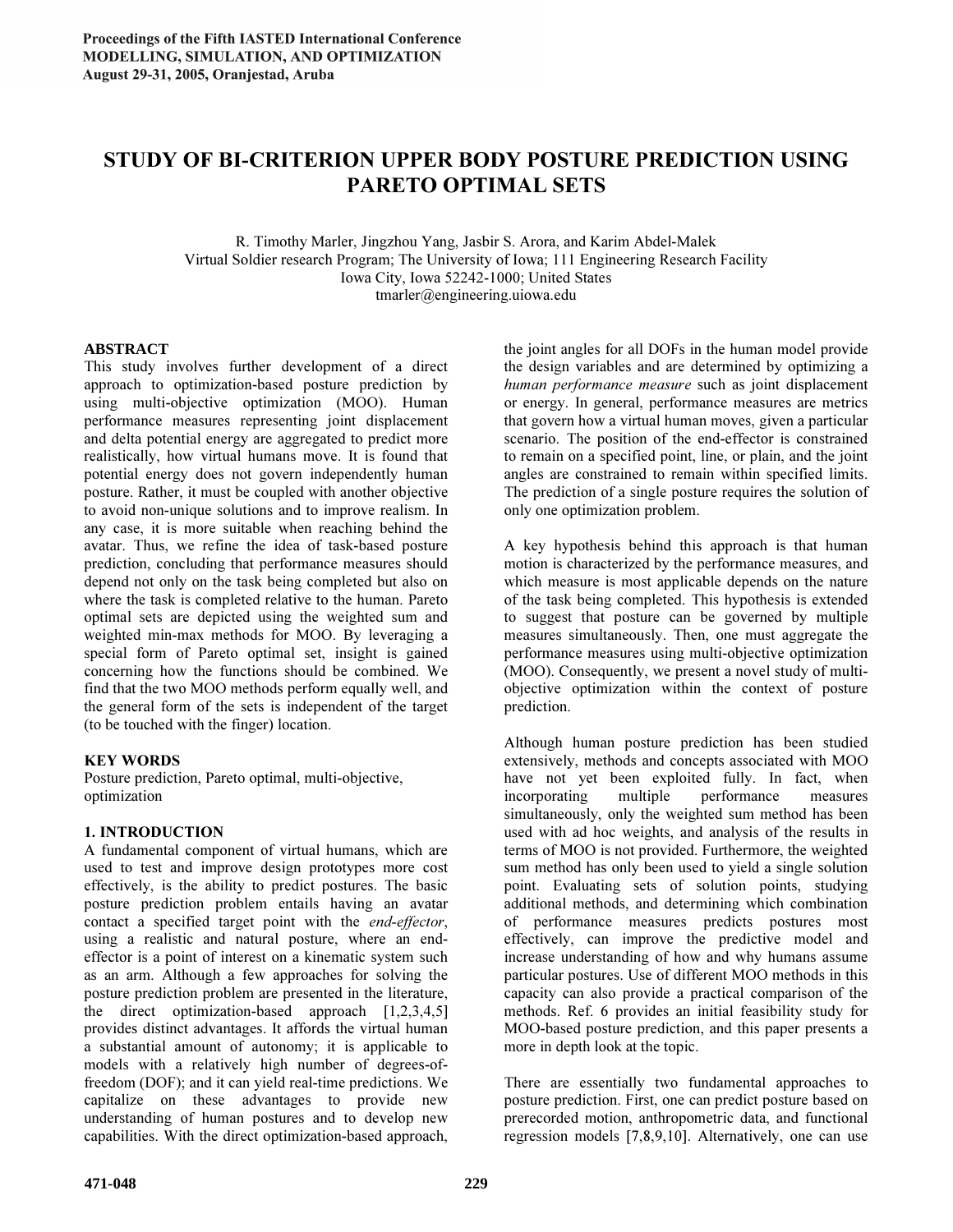inverse kinematics to predict posture, without observed data. There is a variety of approaches to inverse kinematics, one of the most common of which is the pseudo-inverse method [11,12,13]. The solution (set of joint angles representing a posture) is determined iteratively using the pseudo-inverse of the Jacobian matrix, which represents the derivatives of the endeffector position with respect to the joint angles. An independent optimization problem is solved with each iteration in order to minimize the deviation of the resolved posture from a predetermined reference posture. Some authors combine the two above-mentioned approaches [14,15]. The direct optimization approach falls under the category of inverse kinematics and requires no preliminary posture data.

In this paper, first, an overview is provided of the optimization formulation for posture prediction. Then, a new hybrid method (combination of genetic algorithm and gradient-based algorithm) is developed and used for function-normalization. Two performance measures, joint displacement and a modified form of potential energy, are compared. Pareto optimal sets for four different targets, which are determined using the weighted sum method and the weighted min-max method, are also presented and discussed. By depicting the Pareto optimal sets, we evaluate the relationship between the two performance measures, and we determine how dependent the results are on the nature of the target. Concurrently, the relative performance of the weighted sum method and the weighted min-max method is analyzed in terms of the methods' ability to depict the Pareto optimal set.

## 2. OPTIMIZATION-BASED POSTURE PREDICTION

Essentially, the body is modeled as a kinematic system, a series of links connected by revolute joints that represent musculoskeletal joints. It incorporates the spine, the shoulder, and the arm. A generalized coordinate,  $q_i$ , represents the rotational displacement of each joint. Thus,  $\mathbf{q} \in \mathbf{R}^n$  is the vector of *n*-generalized coordinates in an *n*-DOF model and represents a specific posture, where  $\mathbf{q} = \begin{bmatrix} q_1 & q_2 & \cdots & q_n \end{bmatrix}^T$ . With this study, a 21-DOF model for the human torso and right arm is used, as shown in Figure 1, where each cylinder represents one DOF.



Figure 1: Detailed 21-DOF model

The optimum posture (set of  $q$ -values) is determined by solving the following optimization problem:

Find: 
$$
\mathbf{q} \in R^n
$$
 (1)

to minimize: Joint Displacement, Delta Potential Energy

subject to: 
$$
\left[\mathbf{x}(\mathbf{q}) - \mathbf{x}^{p}\right]^{2} \leq \varepsilon
$$

$$
q_{i}^{L} \leq q_{i} \leq q_{i}^{U}; i = 1, 2, ..., n
$$

where  $\mathbf{x}(\mathbf{q}) \in R^3$  is the position vector in Cartesian space that describes the location of the end-effector as a function of the generalized coordinates and in terms of the global coordinate system located a the base of the spine. Given a set of generalized coordinates, the position of the end-effector is calculated using the DH-method [16].  $\mathbf{x}^p$ is the target position. The design variables are the generalized coordinates  $q_i$ . The first constraint in (1) requires that the end-effector contact a predetermined target in Cartesian space, where  $\varepsilon$  is a small positive number that approximates zero. In addition, each generalized coordinate is constrained to lie between lower and upper limits, represented by  $q_i^L$  and  $q_i^U$  respectively.

The first objective function represents joint displacement and is proportional to the deviation from the neutral position. The neutral potion is selected as a relatively comfortable posture, typically a standing position with arms at one's sides.  $q_i^N$  is the neutral position of a joint, and  $\mathbf{q}^N$  represents the overall posture. Because some joints articulate more readily than others, a weight  $\gamma_i$  is introduced to stress the relative stiffness of a joint. The final joint displacement is given as follows:

$$
f_{Joint\,\text{displacement}}\left(\mathbf{q}\right) = \sum_{i=1}^{n} \gamma_i \left(q_i - q_i^N\right)^2 \tag{2}
$$

As an alternative to setting weights, the mass of each body segment, inherently included in potential energy, can provide a natural weighting factor. In this vein, we represent the primary segments of the upper body with five lumped masses: three for the lower, middle, and upper torso, respectively; one for the upper arm; and one for the forearm. The datum (point of zero potential) for each body segment is defined by the neutral position. Ref. 6 discusses the details of consequent function for delta potential energy.

#### 3. MULTI-OBJECTIVE OPTIMIZATION

Minimizing multiple performance measures simultaneously requires the use of special MOO algorithms. Therefore, in this section, we provide a brief overview of MOO theory, formulations for MOO methods, and a novel approach for normalizing the human performance measures.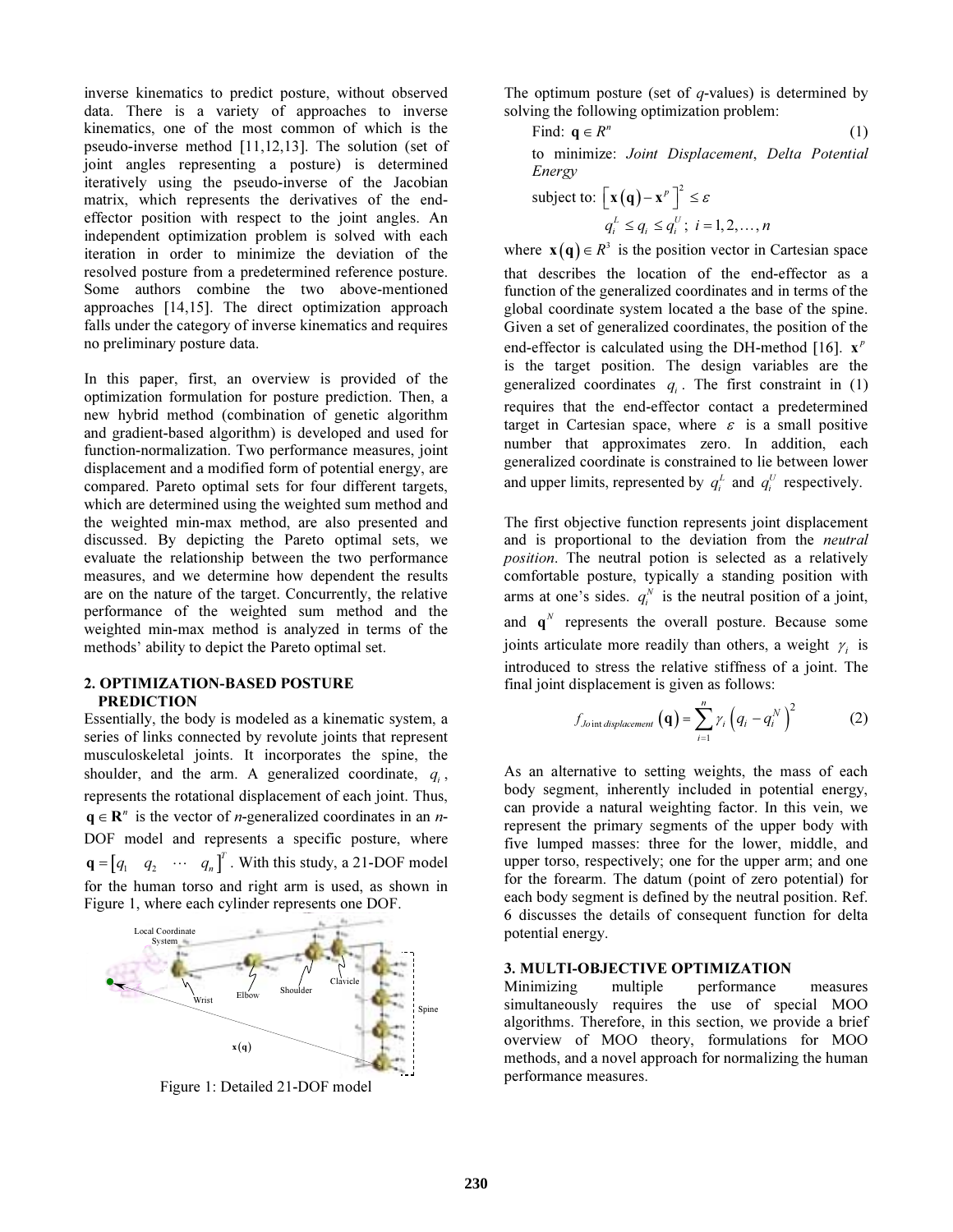Given a vector of objective functions  $\mathbf{f}(\mathbf{q}) = [f_1(\mathbf{q}), f_2(\mathbf{q}), \cdots, f_k(\mathbf{q})]^T$ , the *feasible design* space  $\Pi$  is defined as the set  $\{q | g_i(q) \le 0, j = 1, 2, ..., m\}$ , where  $g_i(q) \le 0$  is an inequality constraint. The *feasible criterion space* Z is defined as the set  $\{f(q) | q \in \Pi\}$ . The point in the criterion space where all of the objectives have a minimum value simultaneously is called the *utopia point*. Typically, this point is unobtainable. The most common solution concept for MOO problems is Pareto optimality. A solution point is Pareto optimal if it is not possible to move from that point and improve at least one objective function without detriment to any other objective function. Alternatively, a point is weakly Pareto optimal if it is not possible to move from that point and improve all objective functions simultaneously.

The weighted sum method for MOO entails minimizing the following objective:

$$
F = w_1 f_{\text{Joint displacement}} \left( \mathbf{q} \right) + w_2 f_{\text{Delta potential energy}} \left( \mathbf{q} \right)
$$
 (3)  
The weighted sum method provides a sufficient condition  
for Pareto optimality; it always yields a Pareto optimal  
point. However, it cannot yield points on non-convex  
portions of the Pareto optimal set.

The weighted min-max approach entails solving the following problem:

Find: 
$$
\lambda
$$
 and  $\mathbf{q} \in R^{DOF}$  (4)  
to minimize:  $\lambda$   
subject to:  $w_1 f_{\text{joint discount}}$  ( $\mathbf{q}$ )  $-\lambda \le 0$   
 $w_2 f_{\text{Delta potential energy}}$  ( $\mathbf{q}$ )  $-\lambda \le 0$ 

Using (4) provides a necessary condition for Pareto optimality. That is, it enables one to capture all of the Pareto optimal points, even if the Pareto optimal set is non-convex, but it may yield points that are only weakly Pareto optimal as well.

Often, weights are used to indicate the relative significance of the different objectives and thus provide a single solution that incorporates one's preferences. However, they may also be varied consistently as a mathematical parameter to yield a series of solution points that represent the Pareto optimal set. The latter approach is taken in this study. (3) and (4) are solved using SNOPT [17], which utilizes the sequential quadratic programming method.

As suggested in Ref. 18, normalizing objective functions is advantageous with MOO. Consequently, the two objective functions are normalized using the following approach:

$$
f^{norm} = \frac{f(\mathbf{q}) - f^{\circ}}{f^{max} - f^{\circ}}
$$
 (5)

where  $f^{\circ}$  is a component of the utopia point (the minimum value for an independent objective function).  $F_i^{\max} = \max_{1 \le j \le k} F_i(\mathbf{q}_j^*)$ , where  $\mathbf{q}_j^*$  is the point that minimizes the  $j<sup>th</sup>$  objective function. (5) results in values for  $f^{norm}$  that are approximately between zero and one.

Using (5) requires accurate determination of global function minima (components of the utopia point). The most common methods for global optimization are genetic algorithms, which are described in detail in Ref. 19. However, despite their ability to provide the global optimum, genetic algorithms can be prohibitively slow. Thus, we have developed a more efficient hybrid method, in which the gradient-based features of sequential quadratic programming and a genetic algorithm are combined. A special genetic algorithm that has been adopted for small population sizes is used [20]. Then, the member of each population with the highest fitness is selected and used as a starting point in the fast gradientbased algorithm. This point is refined and then returned to the genetic algorithm.

#### 4. RESULTS

In this section, the problem in (1) is solved. First, each objective function is used independently, and the relationships between the two performance measures are studied. Then, MOO is used to aggregate the measures, and the consequent Pareto optimal sets are analyzed. Four target points in Cartesian space are used to represent the workspace are illustrated in Figure 2.



Figure 2: Target Points

The results when each objective function is minimized independently are studied using the front right target and the back target. The values of the objective functions are shown in Tables 1 and 2. Each row shows the values of the objective functions when one of the functions is minimized. Each column contains the values of a function at different postures. Clearly, these two objective functions oppose each other. In addition, the range of values for the two functions is significantly different, suggesting that the functions should be normalized if they are compared or combined.

The actual postures associated with the points in Tables 1 and 2, are shown in Figures 3 and 4. In evaluating the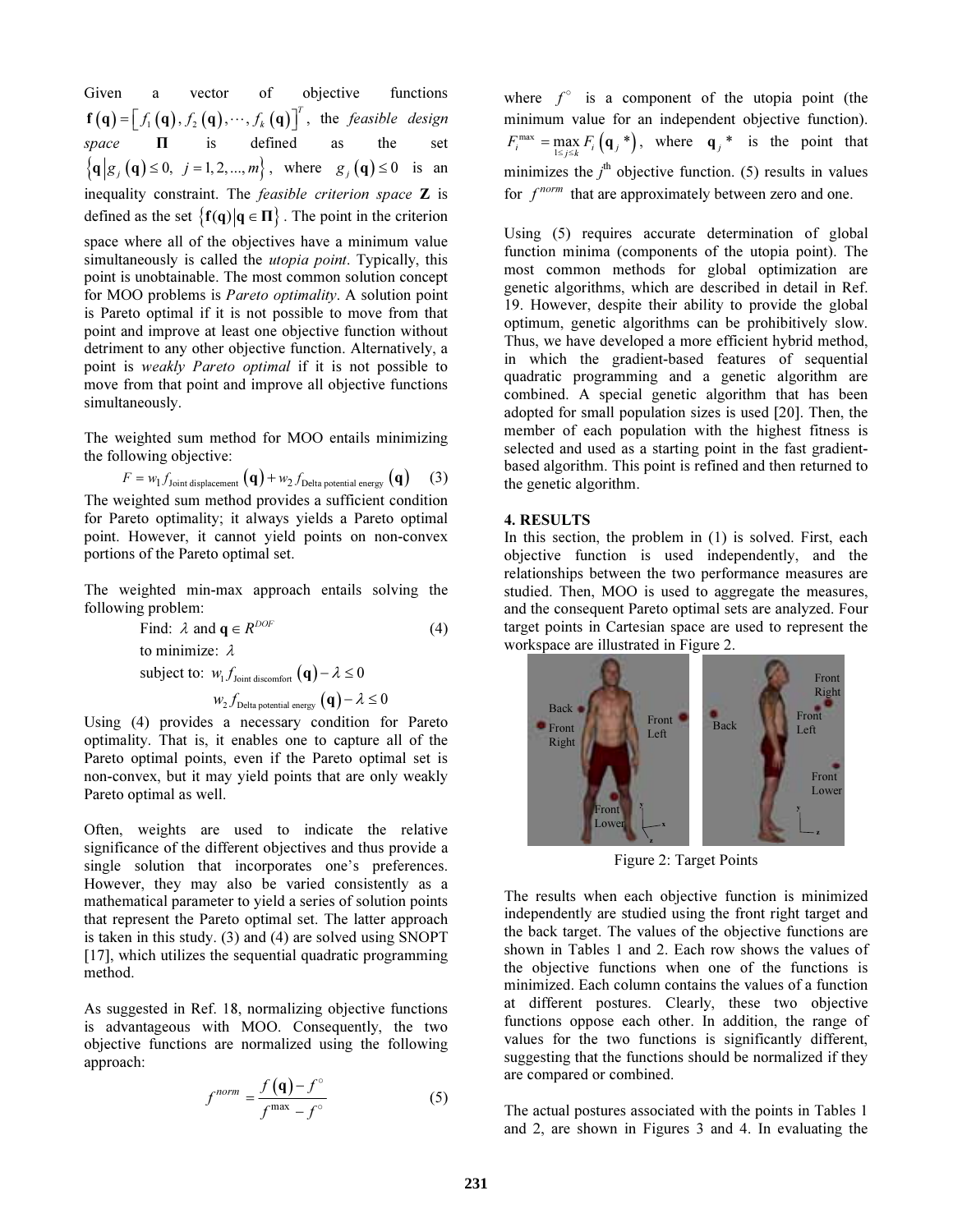visual results, we are concerned primarily with gross movement; the nuances of skin deflection are not addressed. Generally, minimizing delta potential energy results in increased torso rotation about the vertical axis. Using delta potential energy also results in more bending of the elbow. Delta potential energy should not necessarily be used alone. This suggests that *human* posture is not governed primarily by potential energy, but as we show, potential energy does play a role. This finding is counterintuitive and consequently significant.

|                       | Joint Disp. | Delta Pot. Energy |
|-----------------------|-------------|-------------------|
| Min Joint Disp.       | 1.55835     | 26.95374          |
| Min Delta Pot. Energy | 176.13184   | 2.98259           |

Table 1: Objective Function Values, Front Right Target

|                       | Joint Disp. | Delta Pot. Energy |
|-----------------------|-------------|-------------------|
| Min Joint Disp.       | 2.15469     | 31.88572          |
| Min Delta Pot. Energy | 131.05643   | 1.68553           |
| - - - -               |             |                   |

**Table 2: Objective Function Values, Back Target** 



Figure 3: Postures with the Front Right Target



Figure 4: Postures with the Back Target

Testing reveals that delta potential energy does not always yield a unique solution point. There are many design points that result in the same function value, because there are many positions that all have the same potential energy value. This is especially true considering that the mass of the hand is not included in the potential energy formulation. Although the mass of the hand is relatively small, movement of the hand can result in slightly different postures that have the same value for potential energy. Practically, the potential for non-unique solutions reinforces the idea that delta potential energy should not

be used alone. Thus, in an effort to determine a unique solution, delta potential energy should always be coupled with another performance measure.

We find that the appropriateness of delta potential energy depends on the location of the target, an idea that has significant repercussions in terms of task-based posture prediction. As shown in Figure 4, using delta potential energy can be advantageous when the target is behind the human model, because the delta potential energy allows for more twisting in the waist. Based on these results, the idea of task-based posture prediction can be refined. We have found that performance measures should depend not just on the task being completed but where the task is completed, relative to the body.

After evaluating the relative performance of the performance measures independently, they are considered in the context of a MOO problem. The performance measures are first normalized using (5). Values for  $f^{\circ}$ and  $f^{\text{max}}$  are determined for each target point based on values such as those shown in Tables 1 and 2. A convex combination of functions is used such that  $w_i \ge 0$  and  $w_1 + w_2 = 1$ . Two Pareto optimal sets are shown in Figures 5 and 6.



Figure 5: Pareto Optimal Set Using Weighted Sum with the Front Right Target



Figure 6: Pareto Optimal Sets Using Weighted Sum with the Back Target

Similar trends were seen with other target points. The gaps are simply a result of the number of points that are used. By studying the Pareto optimal set as a whole, we can gain insight into posture prediction and simplify the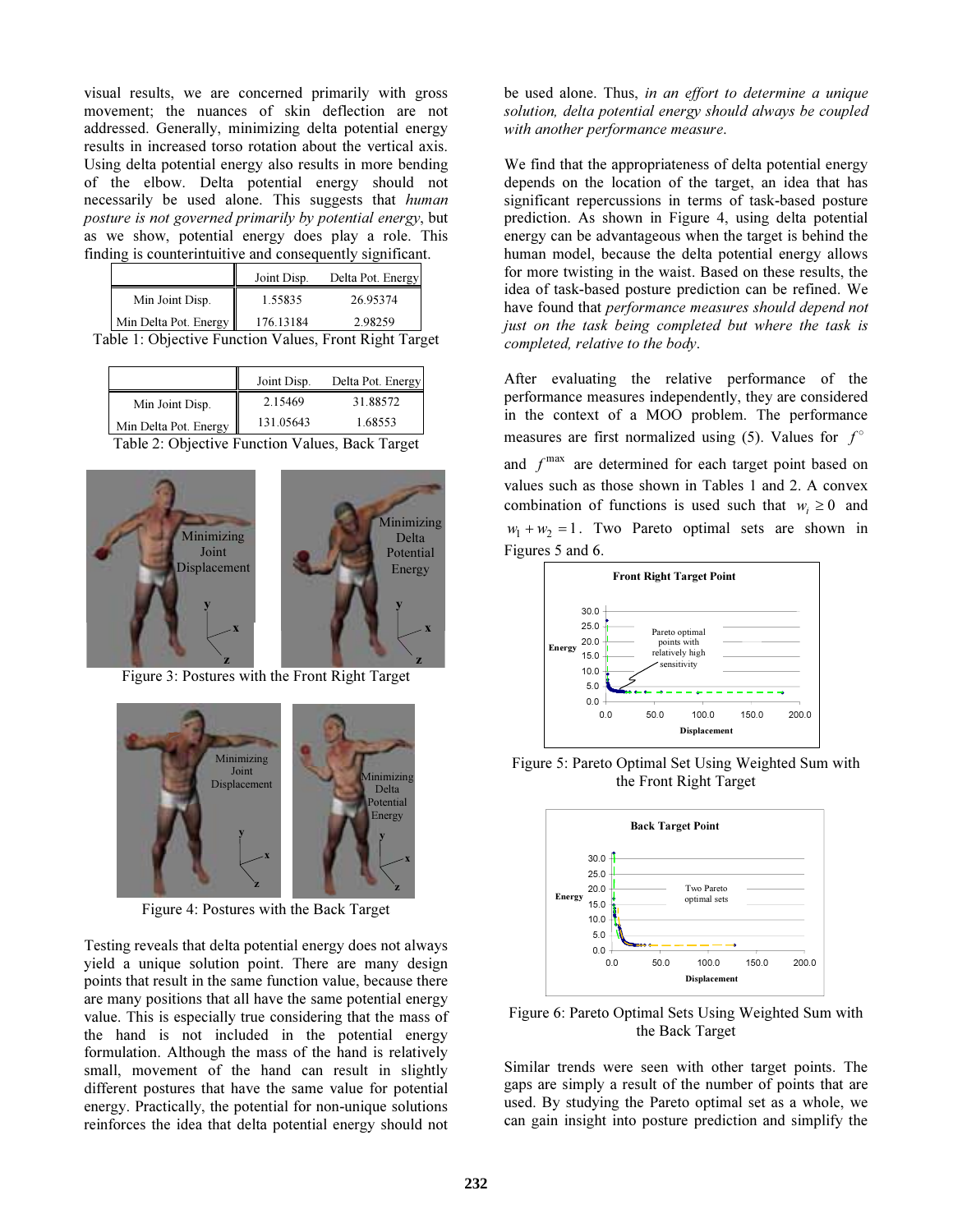decision as to which Pareto optimal solution is most appropriate.

The Pareto optimal sets indicate function trade-offs. Assuming we view the set as a type of reduced feasible space, a trade-off indicates how much one function increases if we choose to reduce the other function by a certain amount. In other words, the Pareto optimal set indicates the sensitivity of one function to the other. In this context, this problem involves a special form of the Pareto optimal set. Note that for the dashed lines indicated in Figure 5, the value of one of the objective functions is approximately constant. That is, one function can be reduced with approximately no detriment to the other. These lines represent points that are approximately weakly Pareto optimal and thus irrelevant for all practical purposes. Such points are provided when one of the weights in the weighted sum is significantly higher than the other weight. Thus, weights with significantly different magnitudes should not be used when combining the normalized versions of joint displacement and delta potential energy. This characteristic in the Pareto optimal set surfaces with all of the targets. Consequently, we show that different targets do not have a significant effect on the general nature of the Pareto optimal set, although the ranges for the function-values may change.

Notice that in Figure 6 there seem to be two separate Pareto optimal curves. This is a result of gradient-based optimization algorithms, which only yield local optima. Consequently, it is possible to find a solution point that is only locally Pareto optimal. Although the two sets of points do not represent significantly different objectivefunction values, this trend suggests that it may be beneficial to use a global optimization algorithm for determining the Pareto optimal set.

Figure 7 shows the results for the front right target when the weighted min-max method is used. When compared with Figure 5, it is clear that the two MOO methods provide similar Pareto optimal sets. This trend was evident with the other target points as well. Despite the fact that the weighted sum method provides a sufficient condition for Pareto optimality, while the weighted minmax method provides a necessary condition, the weighted sum and weighted min-max methods illustrate the Pareto optimal sets for this problem with equivalent effectiveness.

Some of the points in Figure 7 are used to compare different postures for a single target. Preferences, in terms of which function is more significant, are modeled by varying the weights, and the resulting postures are shown in Figure 8, with noted weights. Clearly, different weights, which yield different Pareto optimal points, result in significantly different postures. By comparing Figures 3 and 8, one can see the consequence of gradually increasing the degree to which delta potential energy is considered. As the significance of the delta potential

energy is increased, there is an increase in bending of the torso and a subsequent reduction in the realism of the predicted posture. However, introducing delta potential energy to joint displacement as a minor component improves the result by reducing the height of the elbow slightly. Thus, we show that the most realistic posture results from a minor consideration of potential energy.



Figure 7: Pareto Optimal Set Using Weighted Min-max with the Front Right Target



 Figure 8: Postures Using the Weighted Min-max Method with the Front Right Target

#### 5. DISCUSSION AND CONCLUSIONS

In this paper, we have used multi-objective optimization to study human posture and to advance posture prediction. Pareto optimal sets have been presented as a new analysis tool, indicating various features of the posture prediction problem. In this vein, we have identified and exploited a special form of the Pareto optimal set, and we have investigated the sensitivity of this form to changes in the target. By evaluating postures at various Pareto optimal points, we have studied the sensitivity of human posture to shifts along the Pareto optimal curve and to varying degrees of emphasis on the two performance measures.